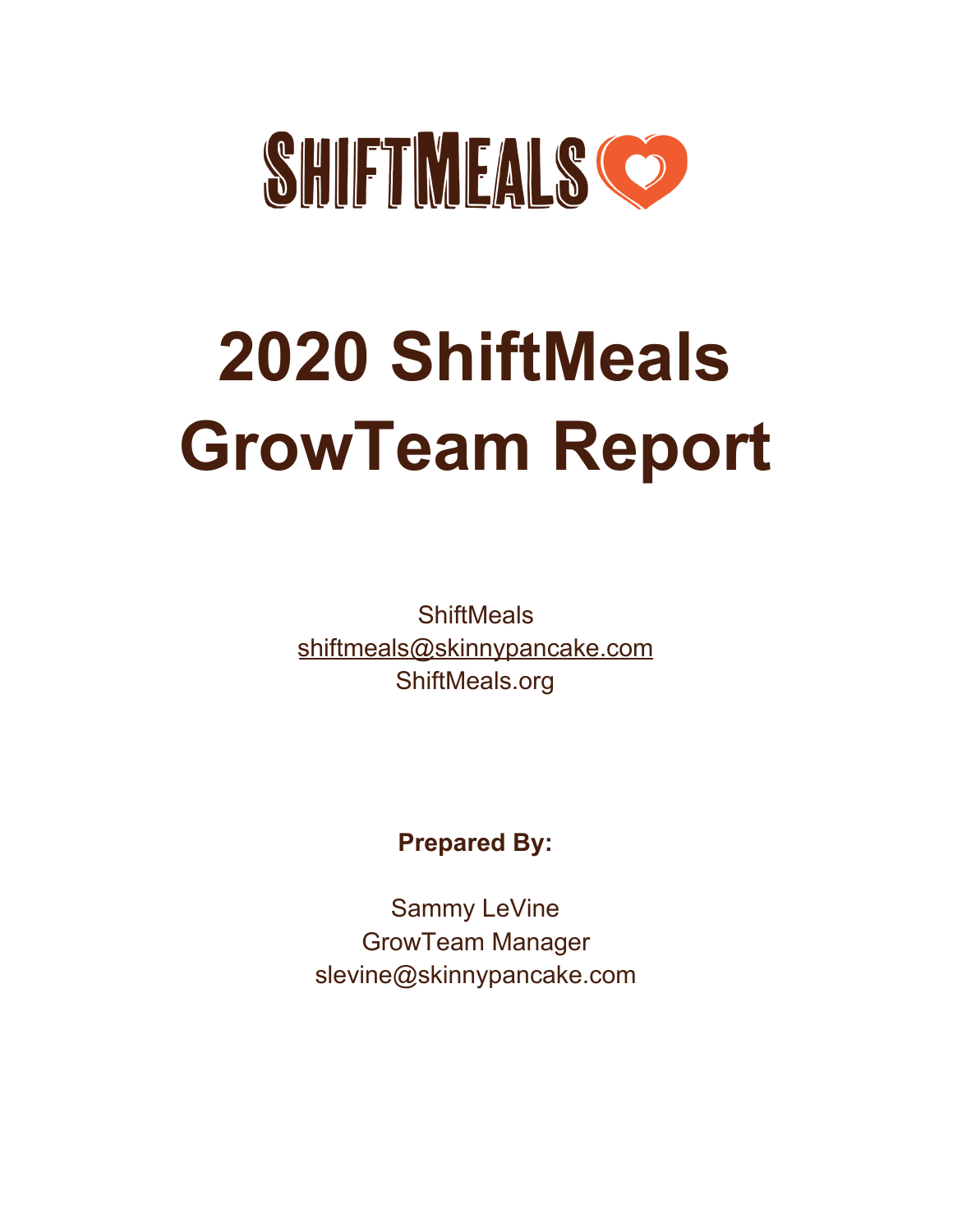# **Table of Contents**

| Why we started GrowTeams                                       | Page 3  |
|----------------------------------------------------------------|---------|
| The role of ShiftMeals<br><b>What GrowTeam Members receive</b> |         |
| GrowTeam sites by the numbers                                  | Page 4  |
| <b>Distribution</b>                                            | Page 5  |
| GrowTeam manager as farm hub                                   | Page 6  |
| GrowTeam member feedback                                       | Page 7  |
| GrowTeam site feedback                                         | Page 11 |
| <b>Reflection</b>                                              | Page 12 |
| Visions for 2021 ShiftMeals GrowTeams                          | Page 14 |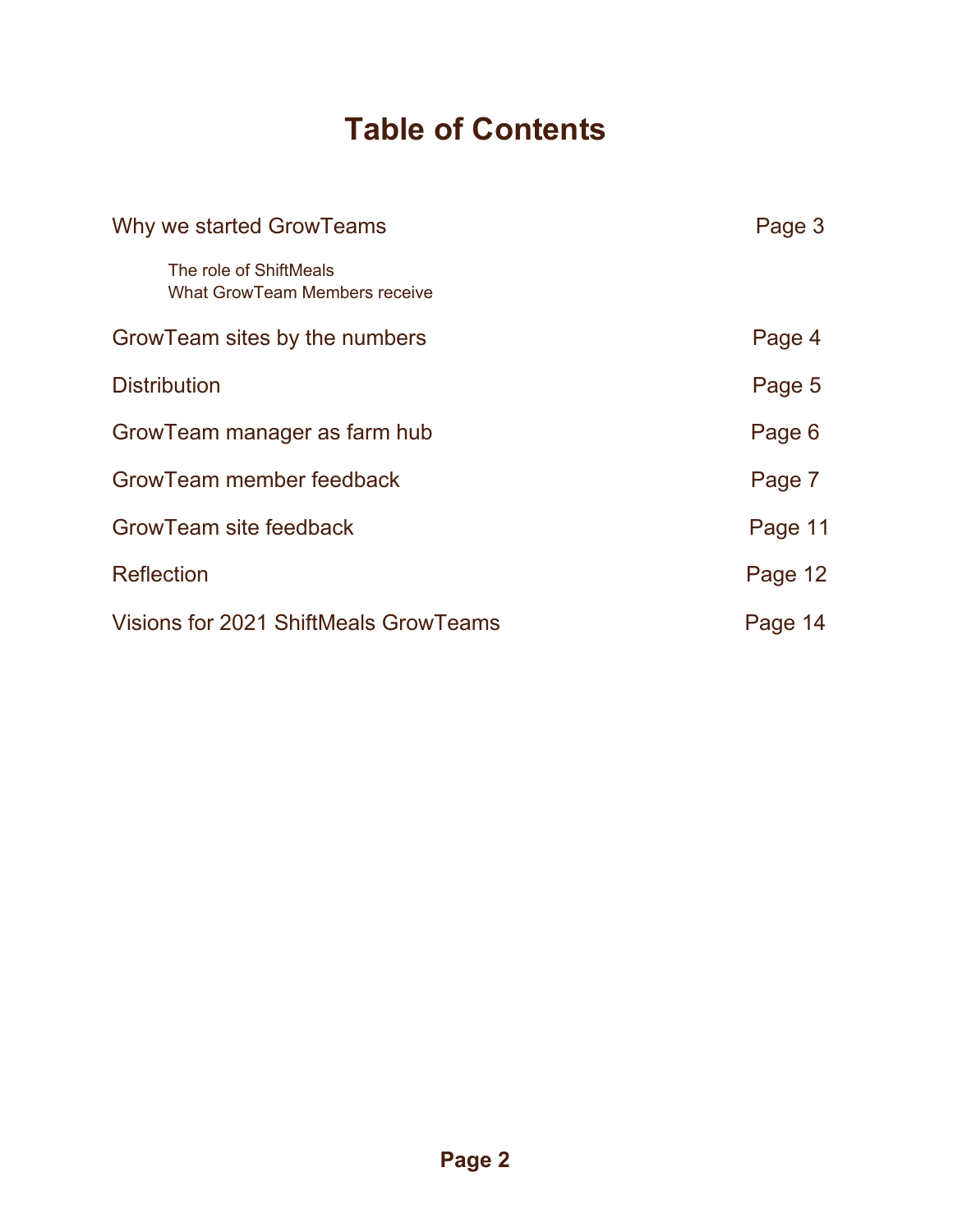# Why we started GrowTeams

Our original goal:

The goal of ShiftMeals has been to make nourishing food available to everyone in our state: from the newly food insecure to Vermont's most vulnerable populations. Delivering meals is one way to address food insecurity, another is to empower communities to feed themselves and their neighbors through GrowTeams.This initiative invites Vermonters onto local farms and gardens across the state to grow their own food. By providing access to land and education, ShiftMeals hopes to foster a more sustainable local food system and empower others to take the same actions in their own communities.

Our goal is to develop access to land and gardens for Vermonters who are experiencing unemployment and food insecurity. Through community partnerships, we are supporting food access gardens and farms across Vermont in order to

- provide volunteers with education and access to land needed to grow their own food for themselves and their neighbors
- support farms facing labor shortages.
- help build stronger, and more resilient community food systems.

We laid out the following expectations for partner sites and participants:

#### **The role of ShiftMeals**

Site Partners:

- Find and recruit volunteers for the season.
- Support garden infrastructure through partnerships and community donations.
- Help to organize teams and plan garden space if needed.
- Assist in securing farm mentors.
- Standard Operating Procedures for hosting volunteers during the COVID-19 pandemic.
- Provide educational opportunities to volunteers.
- Lead community outreach and help identify resources.
- Recruitment of extra hands for big work days (ex: Large plant out, slaughter day, building a greenhouse, etc)
- Nurture a community of hundreds of people growing food across Vermont!

#### **What GrowTeam Members receive:**

- Direct access to land/fresh produce for the season
- Educational workshops and resources
- A chance to build community around local agriculture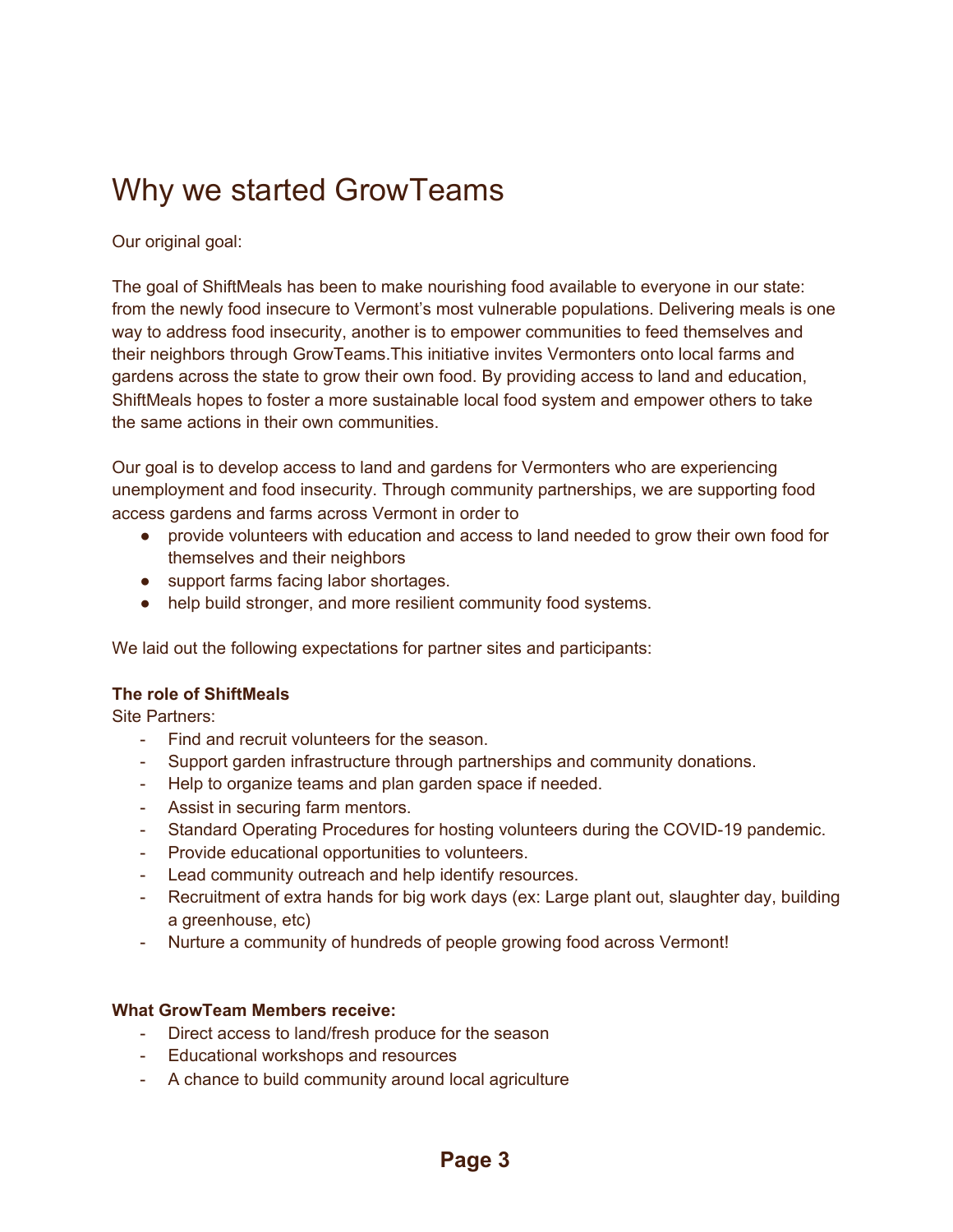# GrowTeam sites by the numbers

# VCGN- Co-op Victory Garden

- More than 1000 lbs of produce harvested on 1,200 sq ft.
- 3 educational workshops for GrowTeam members
- End of season redesign of garden for 2000 sq ft of plantable space for next season
- 6 Paid GrowTeam members, 10 hrs, 4 weeks- 240 labor hrs
- $\bullet$  15 volunteer GrowTeam  $\sim$  2 hrs per week 30 hrs a week maintenance
- Organization provided coordinator staffing

## VYCC- The Farm at VYCC

- Harvested 31,338 lbs of produce from 6/14-8/21
- Distributed 2,784 Health Care Shares
- Raised and Processed 500 chickens
- Transplanted 4.4 miles long worth of crops.
- VYCC hired 4 staff for their fall crew that were original GrowTeam members
- 8 paid GrowTeam members, 4 weeks, 30 hrs 960 labor hrs
- 12 volunteer GrowTeam ~8hrs per week 96 hrs weekly
- Organization provided coordinator staffing

## Intervale Center- People's Farm

- Staffed farm team for 1 acre plot (aside from 2 managerial positions) that supplemented 200 person gleaned CSA share.
- Harvested over 10,000 lbs of produce
- 6 Paid GrowTeam, 3 weeks, 16 hrs 288 labor hours
- $\bullet$  8 Volunteer GrowTeam members  $\sim$  8hrs per week -64 hrs weekly
- Organization provided coordinator staffing

## Shire Beef- Broad Acres Farm

- Broke ground and created a permanent bed system on a new 900 sq ft community garden space.
- Harvested and donated over 2500 lbs of produce
- 7 paid GrowTeam members, 2 weeks, 40 hrs- 560 labor hrs
- 5 Volunteer GrowTeam members volunteering varying times
- ShiftMeals provided coordinator staffing 10 hrs/week

## VI T- Bluffside Farm

• Created  $\frac{1}{4}$  acre community garden on land that would have gone unutilised this growing season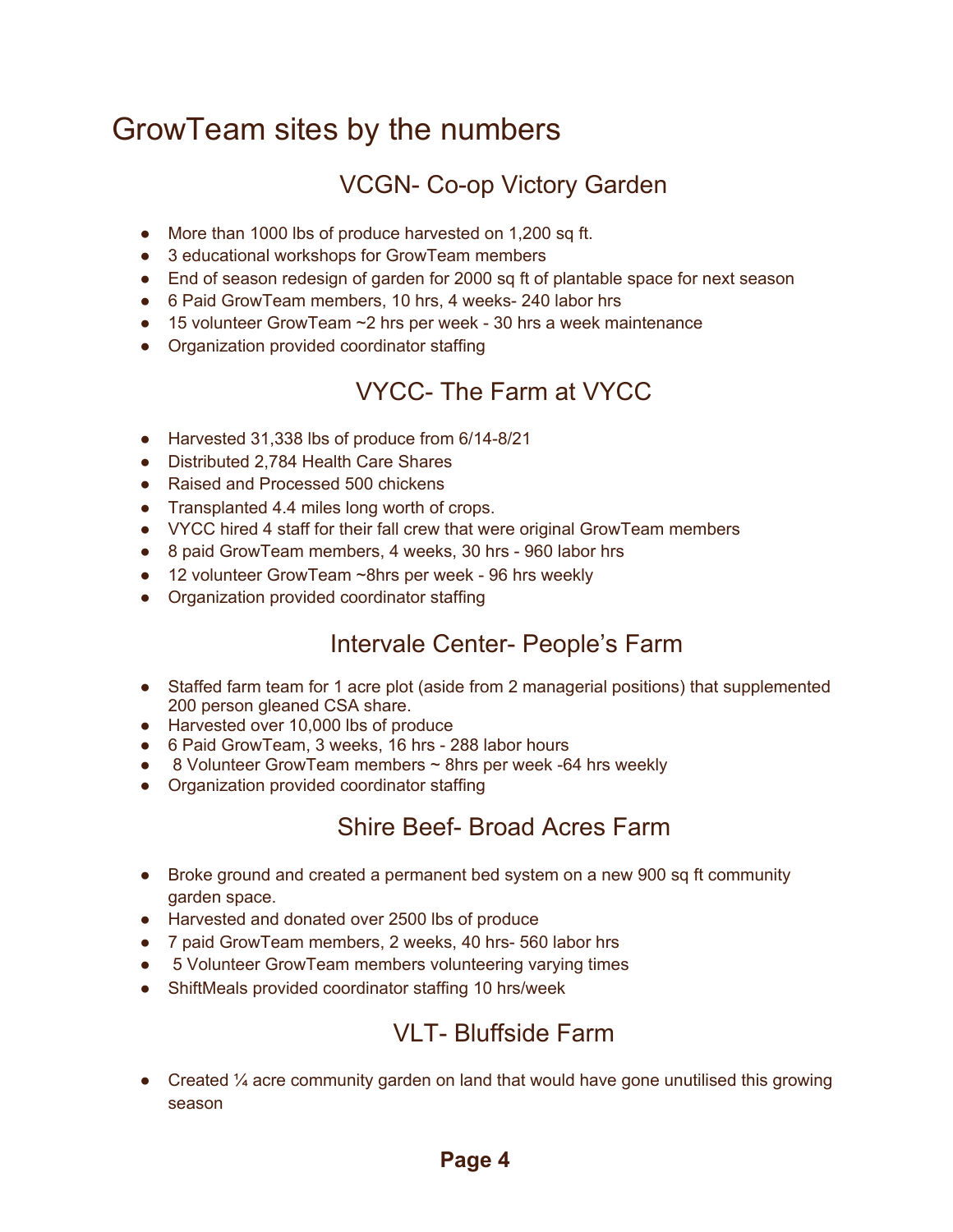- 2 educational workshops for GrowTeam members
- Harvested approx 500lbs of produce
- $\bullet$  10 volunteer GrowTeam members  $\sim$ 2 hrs per week -20 hrs weekly
- Organization provided coordinator staffing

## CGO- NorthStar Collective

- Broke ground and created a permanent bed system on a .5 acre farm.
- Creation of North Star Collective: mission-driven collective that addresses racial justice and food sovereignty in Vermont
- Distributed weekly produce through Migrant Justice/local food shelf/farmstand
- 3 educational workshops for GrowTeam members
- 10 Paid GrowTeam members, 4 weeks, 35 hrs 1400 labor hrs
- 20 Volunteer GrowTeam members volunteering varying times
- ShiftMeals provided coordinator staffing 10hrs/week

# **Distribution**

## Plant Starts

All of our sites (with the exception of VYCC) were heavily reliant on donated plant starts and seeds to fill their farms and gardens

Shiftmeals sought out and distributed starts across the state from the following partners:

- The Farm at VYCC, Richmond VT
- Barber Farm, Jericho VT
- Jericho Settlers Farm, Jericho VT
- Red Wagon Plants, Hinesburg VT
- High Mowing Seeds, Wolcott VT
- UVM Catamount Farm, South Burlington VT
- UVM Greenhouse Facilities, Burlington VT
- Cate Farm, Plainfield VT
- HoneyField Farm, Norwich VT
- Valentine Farm, Montpelier VT
- Philo Ridge Farm, Charlotte VT
- Burnt Rock Farm, Huntington VT
- Intervale Center Farm, Burlington VT
- Little Wood Farm, Plainfield VT
- Provender Farm, Cabot VT
- Half Pint Farm, Burlington VT
- Blue Heron Farm, Grand Isle VT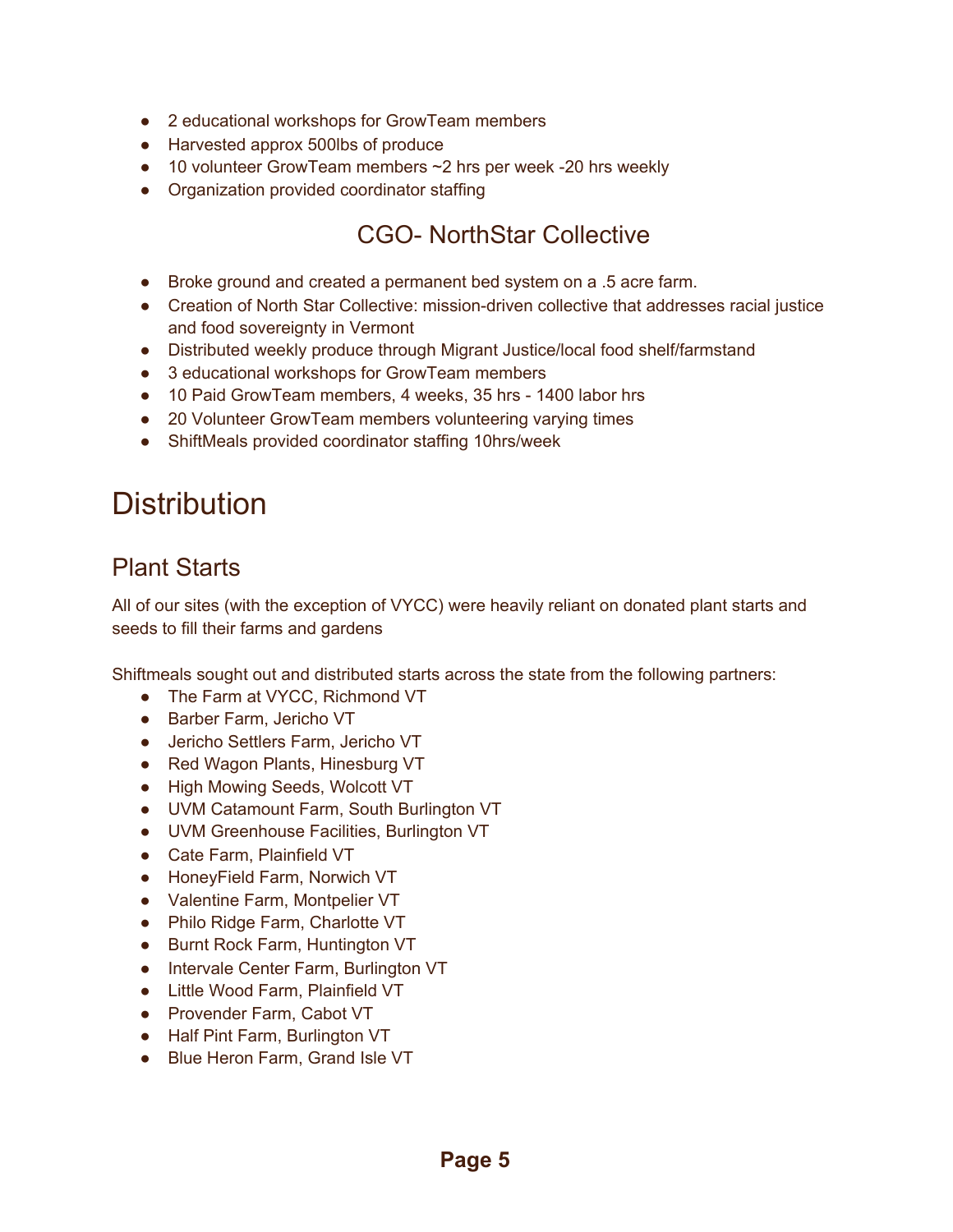## Produce

Not only did the food grown by the hands of these 6 GrowTeams feed themselves but were distributed back to Vermont communities through the following **community connections**:

- Health Care Share
- Fair Share CSA
- Feeding Chittenden
- Plants for the People
- NECKA Food Shelf
- United Church of Newport Food Shelf
- Migrant Justice
- North Star Collective Farmstand
- Capstone
- WISE
- VYCC Farmstand
- ShiftMeals
- Willing Hands
- Abenaki Land Link Project
- Food Not Bombs
- Everyone Eats

## GrowTeam manager as farm hub

One of the unique abilities that resulted from being in contact with so many farms and gardens came the ability for the GrowTeam Manager to act as a source of connection between gardens and enable resource sharing, reduce produce waste, and supplement CSAs, and community programs.

Some examples:

- VYCC harvested and distributed over 1000 heads of lettuce that would have gone to waste at People's Farm
- VYCC was able to distribute 1000 lbs of corn and 100 lbs of peppers that were gleaned by the Intervale Center
- Approx 500 lbs of extra produce from UVM's Catamount Farm went to ShiftMeals meals, or into FairShare CSA
- Bluffside Farm used fencing material/tools from VYCC and labor from both VYCC and CGO GrowTeams to break ground this season
- VCGN used produce from UVM Catamount Farm and VYCC for educational workshops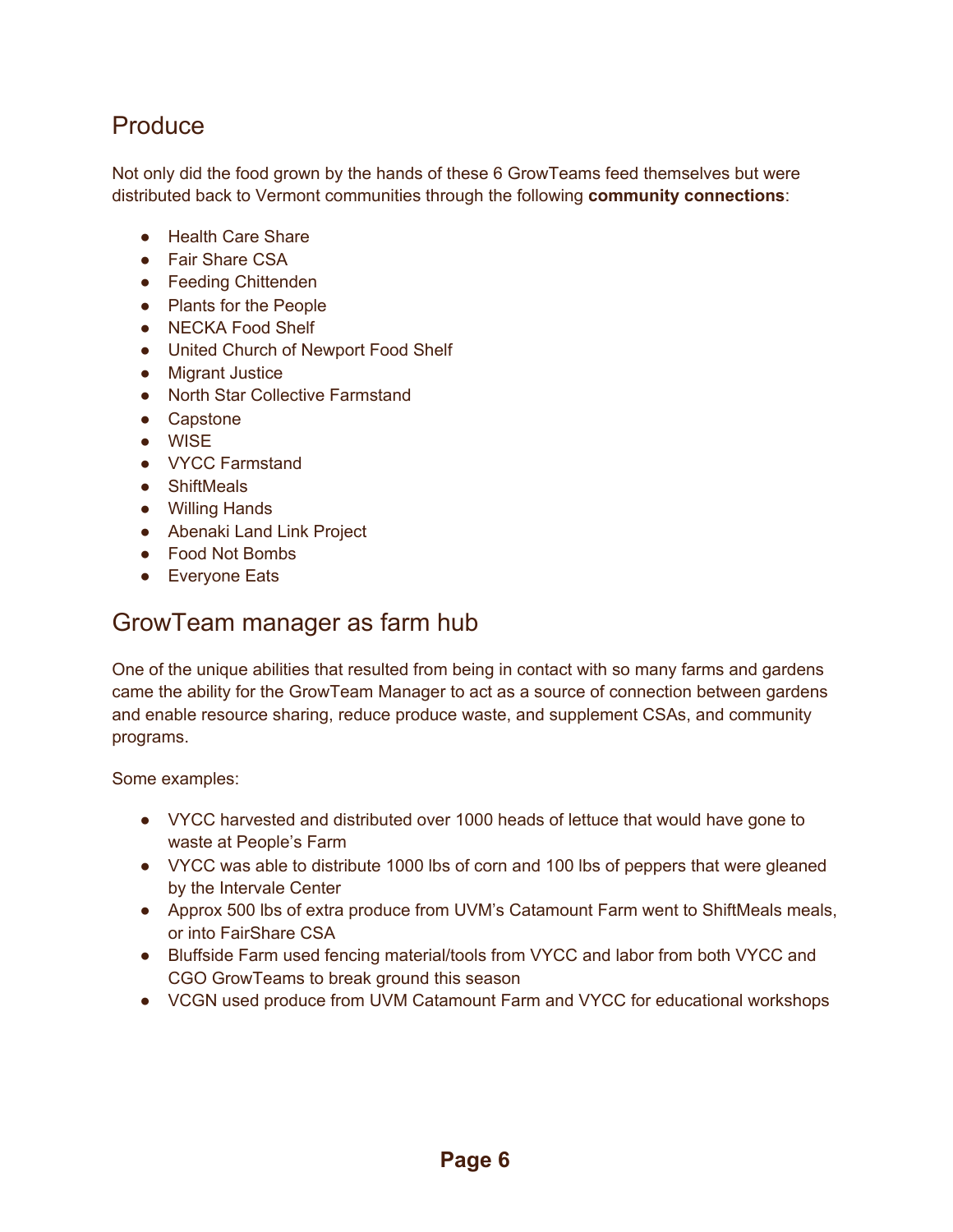# GrowTeam Member Feedback

# Survey Results



Have you been purchasing food differently since joining a GrowTeam?  $\bullet$  YES



Have you been eating differently since joining a GrowTeam?  $\bullet$  YES  $\bullet$  NO 23.53% 70.59%

Would you join a GrowTeam again next year?





 $\bullet$  NO

## Top Benefits of Participating in GrowTeams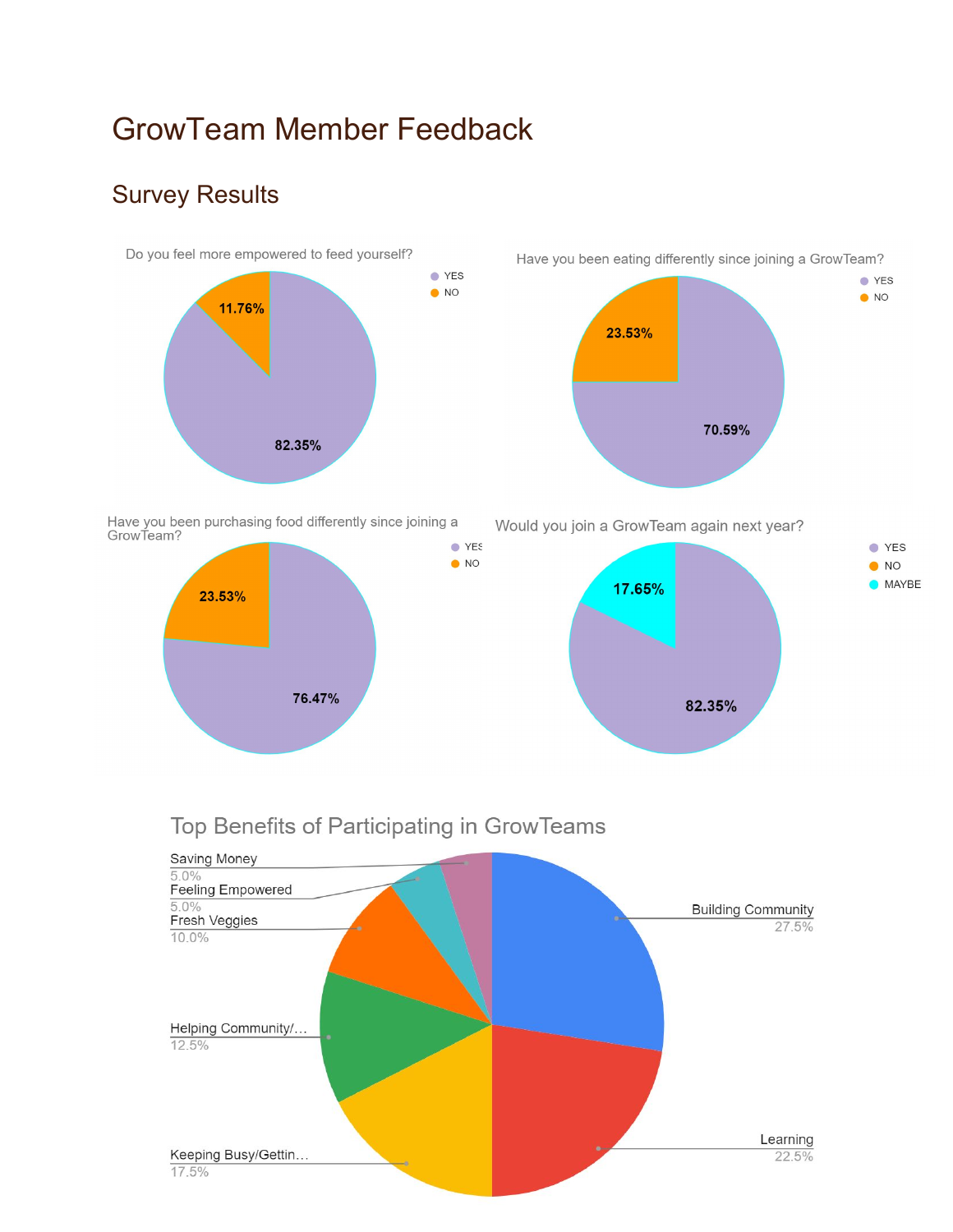#### **Hardest Part of GrowTeams**



#### *"I want to grow my own food forever, and teach others. I feel 100% more comfortable growing food. I eat cleaner and pay more attention to what I am eating."*

#### *-Sharon Newman, VCGN GrowTeam member*

*"It's super grounding to learn about where your food comes from, in a humbling way. We don't need fancy \$10 tomatoes, you can just pick this weed in the forest and it will taste delicious…after being involved in the project from the beginning I felt personally responsible for the success of the garden, and wanted to keep showing up. I had to push myself to show up some mornings but it was so worth it, I feel more confident in growing and know now that I can have a garden, which is something I've always wanted but never felt like I could do before!"*

#### *-Sarah Pell, People's Farm GrowTeam member*

It is hard to quantify the experience of GrowTeam members participating in this program. All of the GrowTeam members came in with different levels of experience, reasons for wanting to grow food and goals for what they hoped to get out of the experience- so I offer the following feedback from end of season interviews with GrowTeam members and conversations throughout the season.

The positive experiences of GrowTeam members were based on the community they developed, the knowledge they gained, and the connection to the earth that they developed. The most empowering experiences came from sites with garden coordinators that were communicative and knowledgeable, provided clear task lists, had flexible scheduling, provided the most community and allowed folks to give back to their friends and neighbors.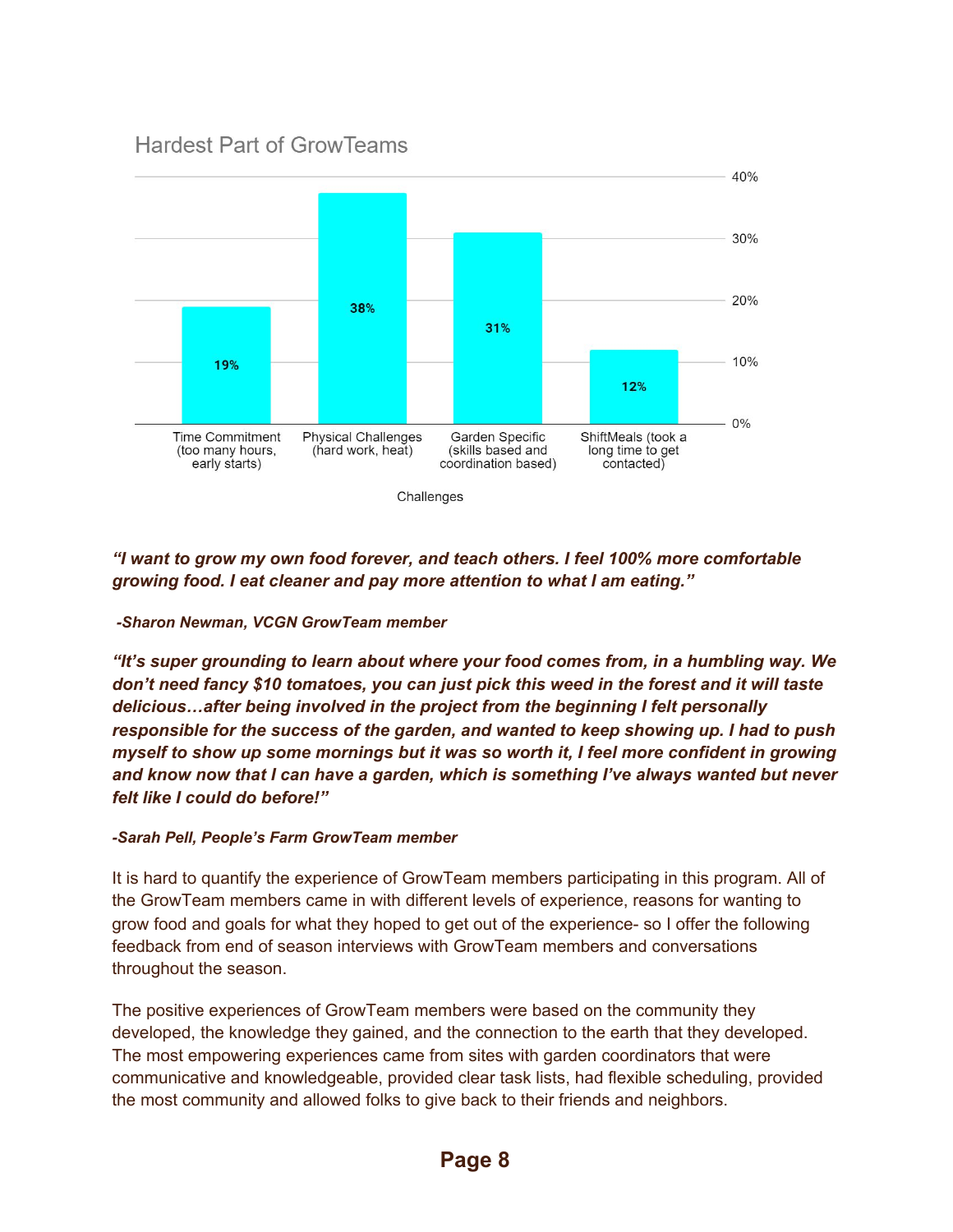#### **Community and Land Connection**

Sharon, a GrowTeam member and now part of the fall farm crew at VYCC reflected "Growing up in DC my friends and I had no connection to growing food- so as a first time farmer seeing the process was really touching and really special to me. I cried when I harvested my first head of lettuce- and it's sad to think about my friends still in DC that might never have that experience."

That introduction to land and growing food I see as the most important impact this program offers. Once folks have access and connecting to land and growing food- it is a natural process and connection they want to keep being involved with.

For Susan, a GrowTeam member in Vershire it was about sharing the garden and bounty with friends. "It was so awesome to bring food back to my community, my friends that are essential workers and be able to give and share without a financial barrier. I brought my friends to the garden with me to pick cherry tomatoes and green beans. I stopped at Berlin pond on my way home one day and met a woman - my car was full of produce and I asked if she wanted some tomatoes and peppers, she was so grateful - I got to deepen my community, make connections and share about the program and learn about each other's lives and family. I loved sharing the spirit of ShiftMeals."

#### **Education**

Kendall Ross, a GrowTeam member at the People's Farm looks back on the workshops and garden gatherings as some of her favorite moments from the season. "Especially during the pandemic, being able to gather in beautiful outdoor spaces and learn new skills, was so fun."

During the season, at VCGN and Bluffside farm, there were a total of 5 educational workshops along with our webinar series, A Force To Be Reckoned With: Womxn in Vermont's Food System. Topics of the workshops included making sauerkraut, pickles, hot sauce, fire cider, aronia syrup, herbal salve, medicine making, and seed saving.

Other topics that GrowTeam members have expressed interest in learning about are:

- Preserving Food/Cooking
- Herbalism/Plant Medicine
- Collective Community Livestock Production
- History of Food/Ag in Vermont
- Community Programming
- Different Growing Systems/ Regenerative Practices
- Farm Management

All of the educational opportunities this season were organized at the interest and capacity of site coordinators and I think an important component of feeling compensated for volunteering time and creating community. Educational opportunities should be a priority for future GrowTeams.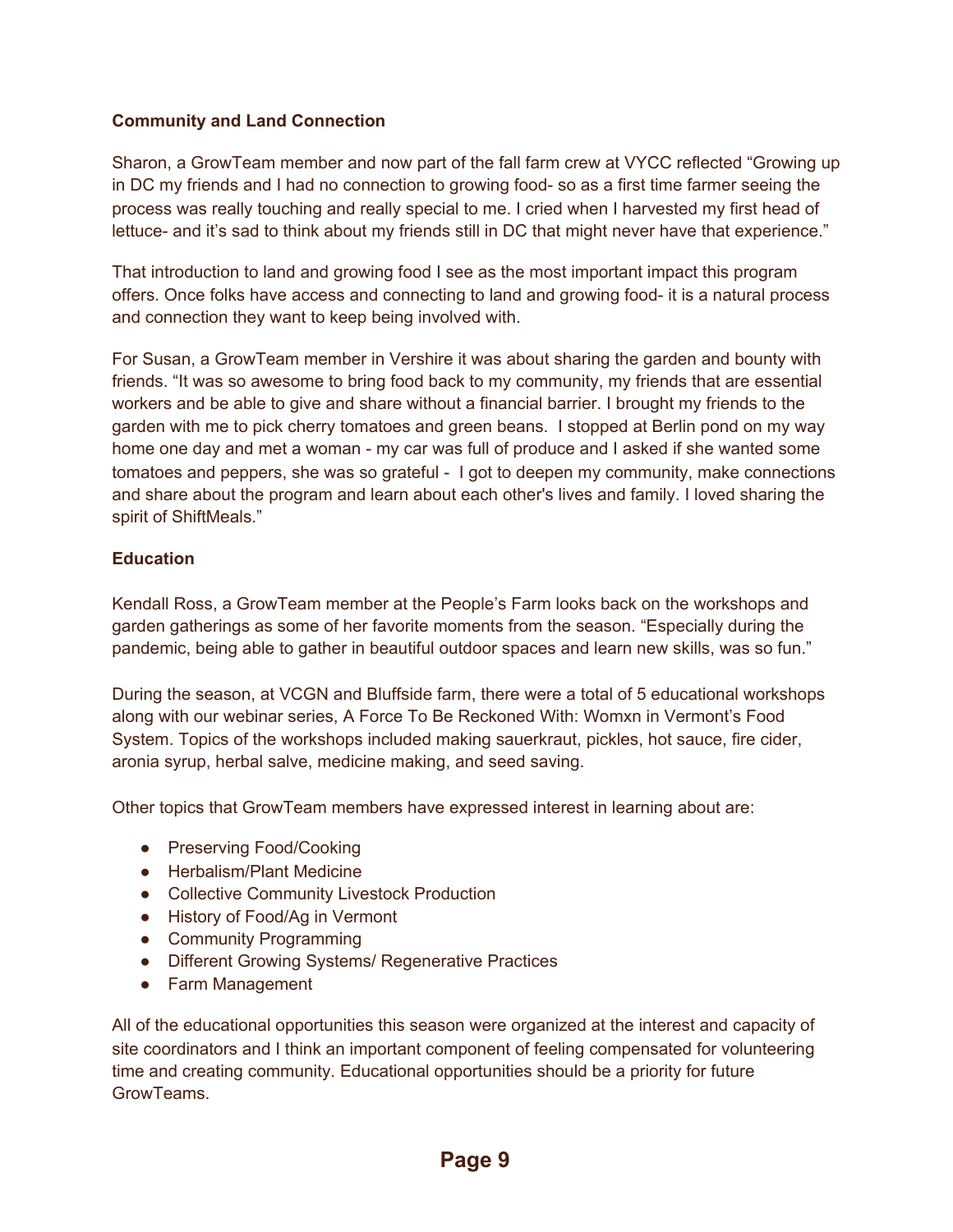#### **Tough Parts of the Experience**

Most of the negative experiences that GrowTeam members had were due to the physical nature of farming- the heat, long hours, early mornings, etc and were to be expected. An issue that appeared at our GrowTeam site in Vershire was the inability to have a garden mentor dedicated and invested to the community garden. It is the garden coordinators role to inspire volunteers, answer questions, set tasks, and coordinate garden time. The amount of volunteers in this garden was small due to ShiftMeals volunteer reach being largely based in Chittenden County and Broad Acres not having a ton of capacity for community outreach. The inconsistency of the coordinator position in Vershire, combined with the small number of volunteers led to some frustration and confusion in GrowTeam members. The physical distance from me as GrowTeam manager to this garden limited my ability to support with this role, and is something to consider in the future.

#### **Paid GrowTeam vs. Volunteer GrowTeam members**

Many of our GrowTeam members came on during the phase of the season in which they were paid employees of the Skinny Pancake and then transitioned into participating in a volunteer capacity- with a shorter weekly time commitment in exchange for produce.

There was a clear difference in the experience from paid GrowTeams to volunteer GrowTeams. For many, It is easier to be held accountable, show up consistently and on time, and continue to do hard work when they are getting paid and the time commitment is short (2 weeks to 1 month depending on GrowTeam site)

For the rest of season, July-September GrowTeam members committed to a longer term agreement without the traditional financial agreement of employment. This was difficult for some folks to hold themselves to, especially as school restarted in the fall, COVID life began to feel more "normal" and folks went back to work.

Aspects of GrowTeams that kept people accountable besides money were starting a project from the beginning- and wanting to see it through, agency and flexibility in the garden, and feeling like their community relied on them.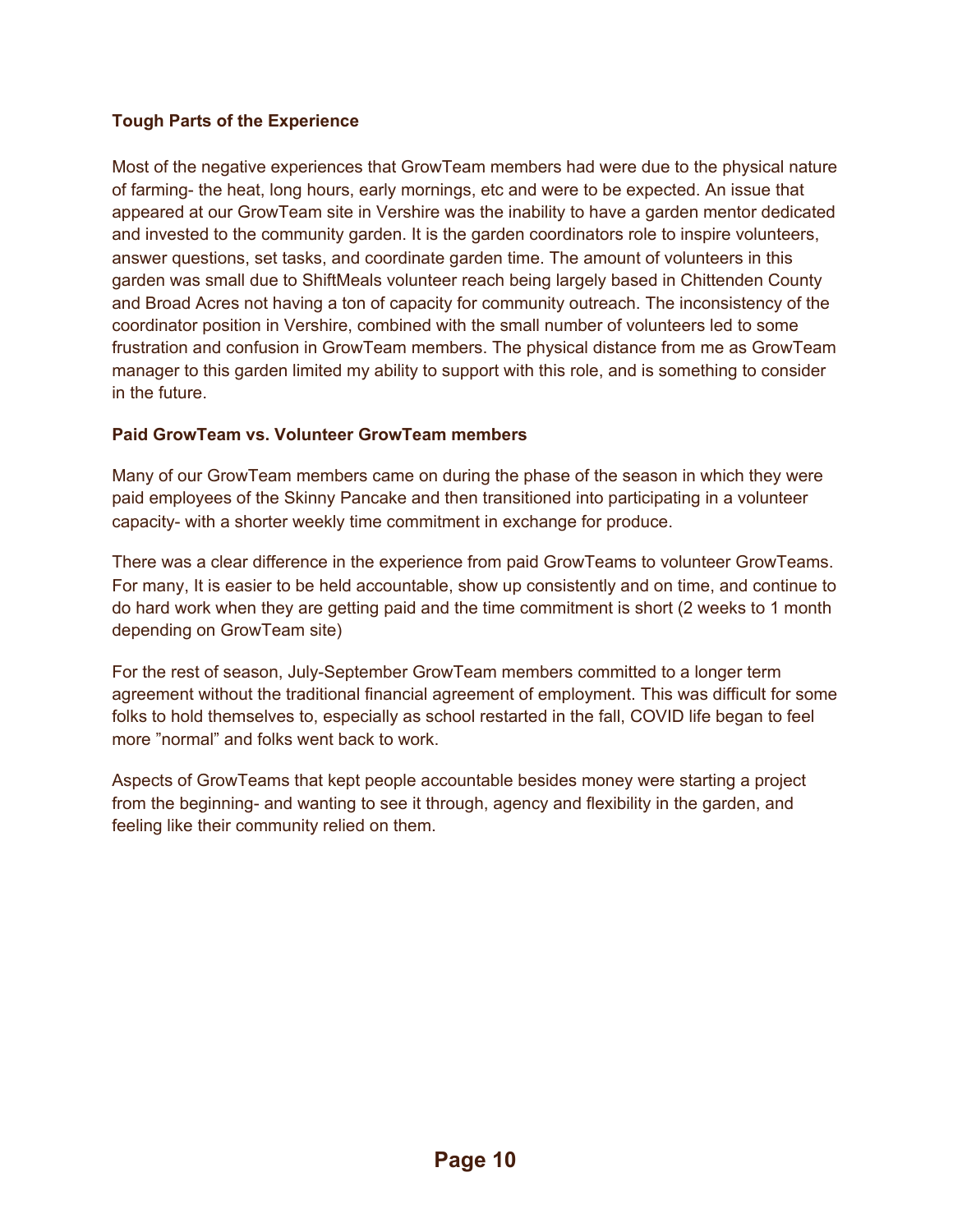# GrowTeam Site Feedback

*"The People's Farm at the Intervale Center would not have been possible without our GrowTeam, our GrowTeam was able to prep and plant 3 different fields for Fair Share CSA and Abenaki Heritage Garden. Without the GrowTeam we would not have been able to grow nearly as much food- and thus not donate it back into the charitable food system. It was a great experience to work with the GrowTeam and learn more about members of the community who are interested in Growing Food and working hard and working together- for others."*

#### *-Lauren Weston, Assistant Farm Manager, People's Farm.*

One of the most dynamic aspects of the GrowTeam project was how different all of our garden and farm partner sites were, and with this came support created specifically for each site. Some sites were more heavily reliant on both physical resources and organizational support from the ShiftMeals team. All site coordinators felt that the expectations laid out at the beginning of the season by ShiftMeals were met.

Besides VYCC, it is safe to say that none of these sites would have existed this season without ShiftMeals- and specifically the paid GrowTeam phase, in which many of these gardens were created, and planted out due to the influx of labor, money, and plants we were able to provide.

Carolina, garden coordinator with VCGN reflected on the season "It's been so exciting to have collective gardening be in the forefront of conversations in different spheres coming together. There are so many directions it could go - the scale of vcgn is garden - education, community, and production are equally important...There's been a lot of space for that with this ShiftMeals group- we have had to trust people more and we have learned to be able to trust in our team, things continued to get in weeks without mentors and for the most part the same people continued throughout the whole season because this garden existed for them."

Tracy, of the Vermont Land Trust, was grateful for the spark of energy that ShiftMeals provided and the framework to think differently about how Bluffside Farm can serve the community. Their mission is to support what works for the NEK community, and allow for community flavor to determine the use of the space. There is now a collection of people that feel connected to the land at Bluffside, with more folks from the area being on the farm this season and is inspired to think about using local efforts to steward and drive ideas.

All sites have expressed interest in partnering with ShiftMeals again in the future and also have the capability to exist and thrive on their own.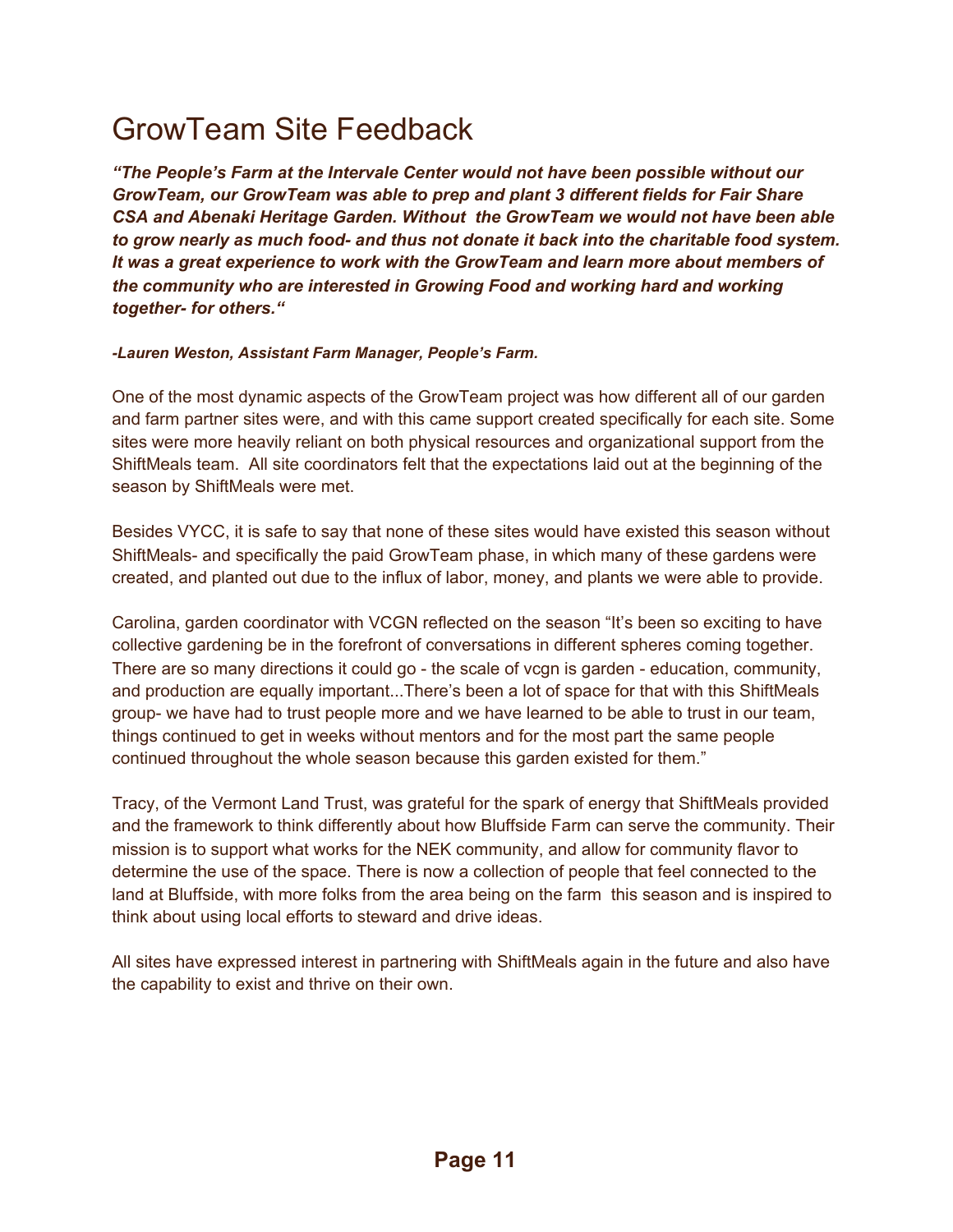# ShiftMeals Reflection

As the GrowTeam Manager it has been such a unique opportunity to see and work so closely with different sites, using different growing practices, operating at different scales, and working towards different goals. To be able to individually cater to each site, create links, provide custom resources, and derive successes from a concept that was completely dynamic and innovative allowed me to think about Vermont's food system in a completely new way. The creation of this position was vital to the success of this project and I believe could exist on a larger scale within the community of farms and gardens in Vermont. It was also quite challenging to support sites that were farther away, and to be able to equally distribute support.

Introducing the concept of the collective community gardens which on so many levels was custom to each community was its own challenge. The vision of collective farming is so dependent on those that are participating, and on scale that it is difficult to provide a clear outline of a space beforehand. It is important in the future to think about what model will truly support the needs of each community.

The web platform (website and social media) that was developed is a beautiful, easy to use, and engaging brand that could continue to be developed and used as a statewide platform to connect folks with agricultural related volunteer opportunities.

ShiftMeals GrowTeams were hugely successful in acquiring resources and inspiration for new community gardens as well as getting more people than ever before involved in growing their own food. Throughout the season ShiftMeals GrowTeams farms and gardens had over 150 hands in the earth, that would not have been there otherwise.

#### **Scale**

When thinking about the scale of our smallest site (VCGN-1200sq ft) and our largest site (VYCC- 10 acres) I see vastly different opportunities and outcomes for GrowTeam participants. I think the small scale of the communal garden plot allowed for deep earth connection, relationship building, agency and confidence to grow at a home scale, and a manageable time commitment. The large scale of VYCC allowed perspective on what it means to grow food organically at a production level - where efficiency and yield are a larger priority, to experience working on a farm crew team, and to have a much larger impact on food insecurity in Vermont.

#### **GrowTeam Commitment**

The time commitment required at certain sites was too big for a volunteer commitment. Full days or even two half days would not be manageable in a pre-covid existence when most folks were working full time jobs. It is impossible to know the longer term impacts that this pandemic will have on employment in Vermont- but I believe the collective model- where folks only have to commit 2-4 hours of work a week on a garden or farm will be a longer lasting model.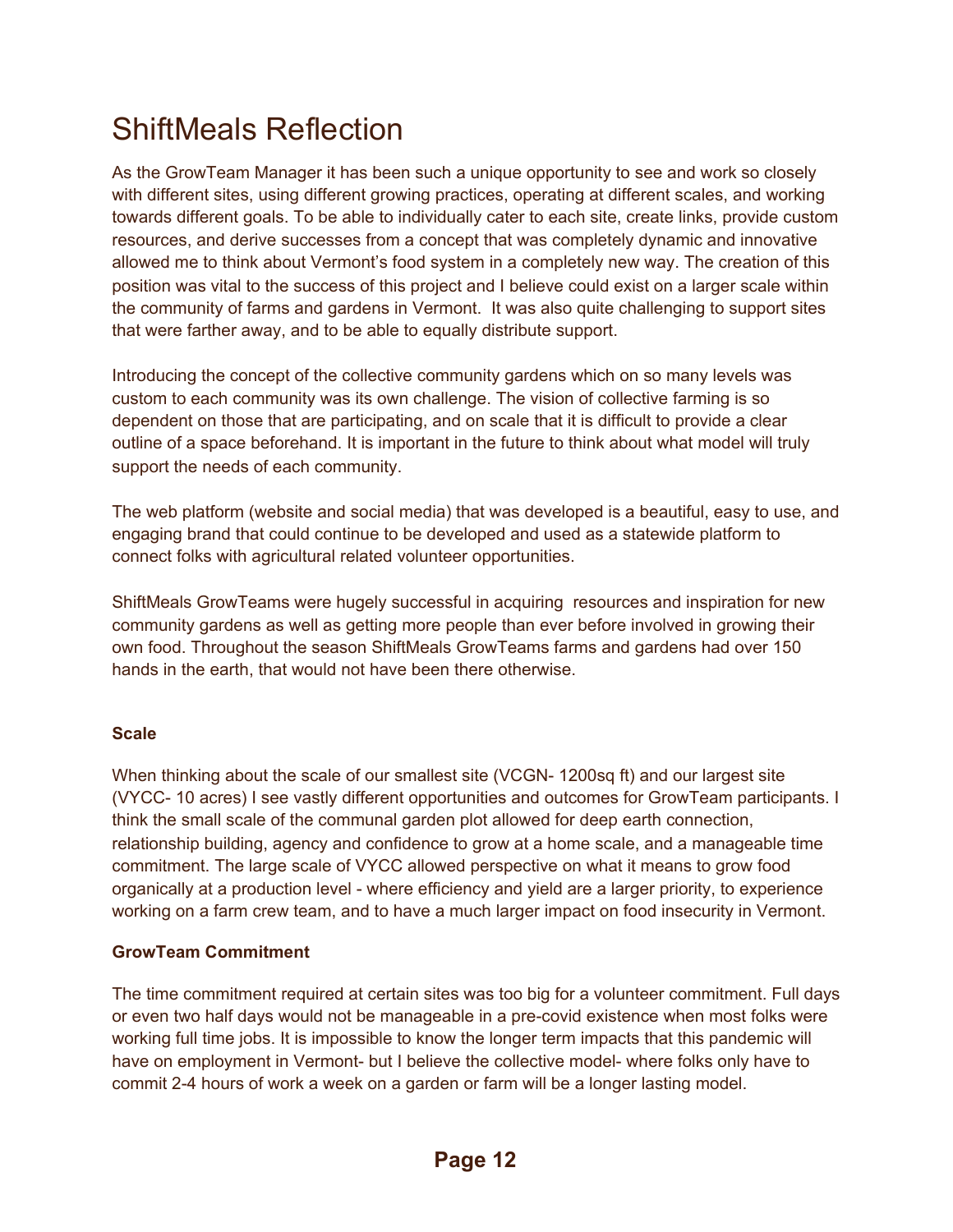#### **What Models Worked?**

Because of the dynamic nature of this project we were able to work with each garden so closely to provide specific support, and create slightly different programs suited to each site. In this sense- none of the models didn't work. In each case we were able to provide land access and education to those that were interested in learning how to grow food for themselves.

The smaller scale and more collaborative garden spaces, specifically the model of collaborative gardening led by Carolina Lucak of VCGN, best met our original goals because:

- This scale provided the most out of the experience for GrowTeam members
- The knowledge they gained was more transferable to a home scale
- The time commitments for volunteers and coordinators were not overwhelming
- More workshops and community building opportunities
- Needed the least amount of weekly maintenance, while still providing more than enough food for everyone involved
- Did not place an undue burden on the charitable food system

#### **Going forward**

After reflecting on the season with the ShiftMeals team, GrowTeam members, and site coordinators the following questions guide my thoughts about what GrowTeams look like in the future:

- How can we share resources and learn from each other's models, mistakes, and successes?
- How do we make collectivism and mutual aid more normalized?
- How do we best support community food needs?
- What are the infrastructure needs?
- How is the demand for local food changing?

# Visions for 2021 ShiftMeals GrowTeams

### What could GrowTeams look like?

• Restaurant Specific Gardens - Skinny Pancake could model this for other restaurants next season, with the idea being based on the VCGN collaborative garden at Tommy Thompson. Each restaurant could create a  $\frac{1}{4}$  to  $\frac{1}{2}$  acre- garden with one staff member to manage the space (10 hours a week) SP staff can participate as wanted- food goes to employees and in restaurant specials. This model allows the opportunity to highlight produce specifically grown for staple menu items or allows the exploration to try to grow locally special menu items that at the moment cannot be sourced locally. Produce from this garden not harvested by staff could be preserved in the commissary kitchen and be used in products all winter.